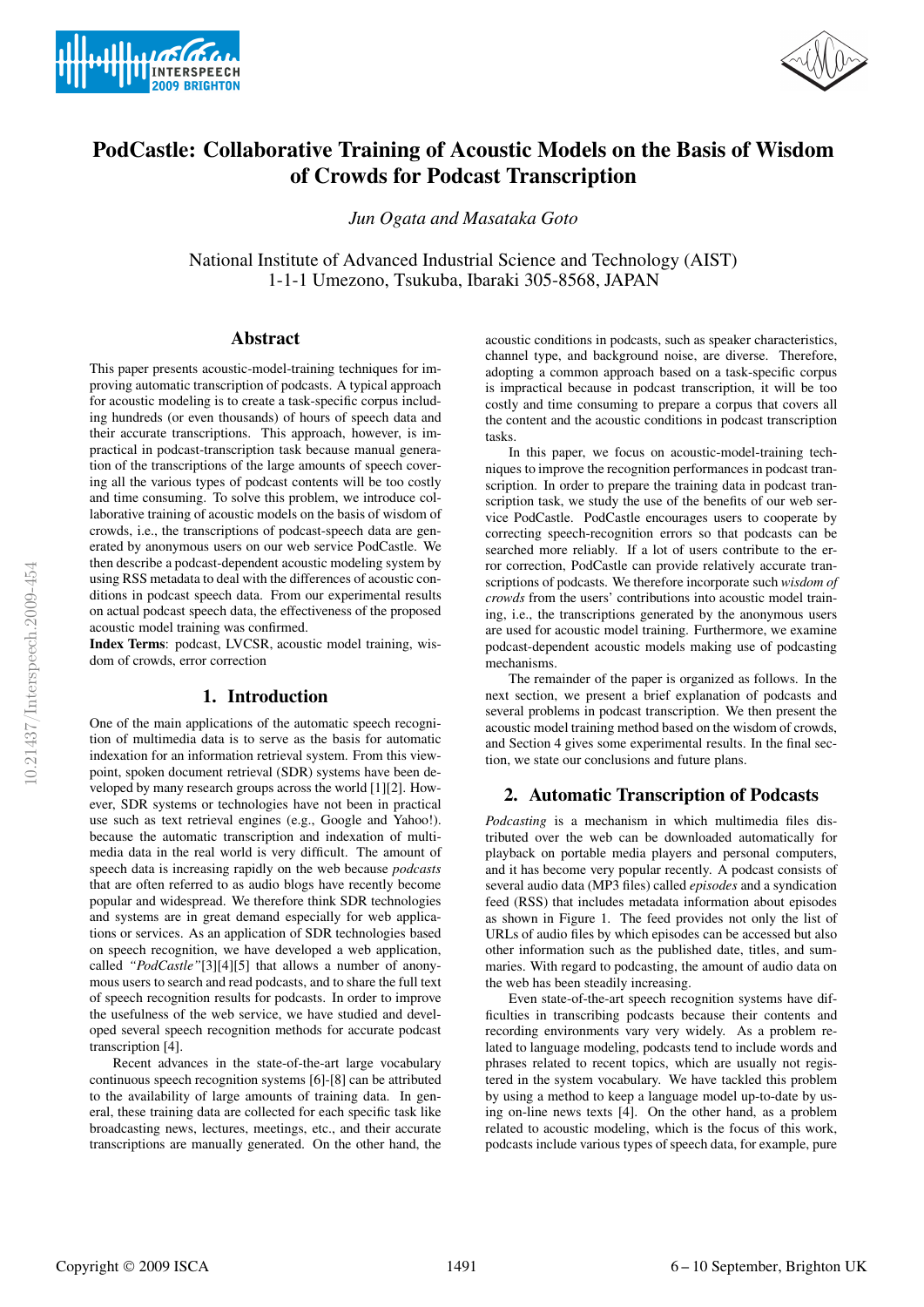

Figure 1: Example of a syndication feed (RSS) for a podcast.

Table 1: The number of podcasts, episodes, and episodes corrected by anonymous users as of January 26th, 2009.

| # registered podcasts             | 482   |
|-----------------------------------|-------|
| # registered episodes (mp3 files) | 37825 |
| # corrected episodes              | 1489  |

speech, noisy speech, narrow-band speech, and speech with music. Moreover, speaking styles also vary depending on the subdomains like news, lectures, chitchat shows, etc. Even though we have dealt with this issue by applying several improvement methods such as noise suppression at the front-end [9] and iterative unsupervised MLLR adaptation [15], the recognition performance in the podcast transcription task was not very good [4].

# 3. Acoustic Model Training Based on Wisdom of Crowds

In this section, we present an acoustic-model-training system based on recognition-error corrections that are made by anonymous users of PodCastle.

#### 3.1. Recognition-error Correction by Anonymous Users

Title:<br>
International Title:<br>
Episode 2<br>
Title:<br>
MP3:<br>
Episode 2<br>
Title:<br>
MP3:<br>
Episode 2<br>
Title:<br>
MP3:<br>
Episode 3<br>
Title:<br>
MP3:<br>
Episode 3<br>
Title:<br>
MP3:<br>
Episode 3<br>
Citle:<br>
(New episode 2<br>
Citles:<br>
Citles:<br>
Example<br>
Read MP3 http://ss.cnn.com/...08-21-07-7AM mp3<br>
MP3 MP3 http://ss.cnn.com/...08-21-07-7AM mp3<br>
Title: CNN News Update (8-21-2007 6 AM EDT)<br>
Title: CNN News Update (8-21-2007 6 AM EDT)<br>
MP3 http://ss.cnn.com/...08-21-07-5AM mp3<br> de 2<br>
Title CNN News Update (8-21-2007 6 AM ED<br>
Title CNN News Update (8-21-2007 6 AM ED<br>
MP3: http://rss.cnn.com/...08-21-07-6AM.mp3<br>
MP3: http://rss.cnn.com/...08-21-07-6AM.mp3<br>
MP3: http://rss.cnn.com/...08-21-07-5AM.mp Title:<br>
The Episode 3<br>
Episode 2<br>
The Episode 2<br>
The The University<br>
The Episode 2<br>
MP3:<br>
Episode 2<br>
MP3:<br>
Example<br>
MP3:<br>
Example<br>
MP3:<br>
Example<br>
Example<br>
Example<br>
Example<br>
Example<br>
Figure 2<br>
Example<br>
Figure 2<br>
Figure 2<br>
T MP3 http://ss.cnn.com/..08-21-07-6AM mp3<br>
MP3 http://ss.cnn.com/..08-21-07-6AM mp3<br>
dde.3<br>
dde.3<br>
dde.3<br>
dde.1<br>
Title: CNN News Update (8-21-207-5 AM EDT)<br>
MP3 http://ss.cnn.com/...08-21-07-5AM mp3<br>
org/sodes.cnn be.added **ode<sup>3</sup>**<br>
Tile CNN News Update (8-21-2007 5 AM ED<br>
Tile CNN News Update (8-21-2007 5 AM ED<br>
MP3: http://rss.cnn.com/...08-21-07-5AM.mp3<br>
MP3: http://rss.cnn.com/...08-21-07-5AM.mp3<br>
<u>ode-</u><br>
experiodes can be added at arbit Title:<br>
MP3:<br>
Episode<br>
MP3:<br>
Episode<br>
(New epis<br>
Example<br>
Example<br>
Example<br>
Example<br>
The numb<br>
The pisode<br>
Example<br>
Fregister<br>
Fregister<br>
Fregister<br>
Fregister<br>
Fregister<br>
Fregister<br>
Fregister<br>
The pisode of PodC<br>
Supplemen MP3: http://tss.com.com/..08-21-07-5AM mp3<br>
organization (108-21-07-5AM mp3<br>
organization feed (RSS) for a pumber of polaciation feed (RSS) for a pumber of polaciation feed (RSS) for a pumber of polaciation feed (RSS) for ode....<br>
<u>one, and</u><br>  $\frac{1}{\sqrt{6}}$  and  $\frac{1}{\sqrt{6}}$  and  $\frac{1}{\sqrt{6}}$  and  $\frac{1}{\sqrt{6}}$  and  $\frac{1}{\sqrt{6}}$  and  $\frac{1}{\sqrt{6}}$  and  $\frac{1}{\sqrt{6}}$  and  $\frac{1}{\sqrt{6}}$  and  $\frac{1}{\sqrt{6}}$  and  $\frac{1}{\sqrt{6}}$  and  $\frac{1}{\sqrt{6}}$  and  $\frac{1}{\sqrt{6}}$  a Whew episodes can be added at arbitrary intervals)<br>
: Example of a syndication feed (RSS) for a<br>
The number of podcasts, episodes, and epi<br>
monymous users as of January 26th, 2009.<br>  $\frac{\# \text{ registered products}}{\# \text{ registered products}} = \frac{482}{1489}$ <br>  $\frac{\$ PodCastle provides an error correction interface in which recognition errors can be quickly and easily corrected by users [10]. For each audio data of a podcast episode, this function displays not only a 1-best word sequence but also a numbered list of Nbest competitive candidates for each word (not for a sentence) as shown in Figure 2. A user who finds a recognition error can simply select the correct word from the candidates. When the correct word is not shown in the candidates, the user can also correct the error by typing through the keyboard.

Table 1 lists some statistics on PodCastle. The statistics were obtained between December 1st, 2006 (first release date), and January 26th, 2009. A total of 1489 episodes have been at least partially corrected. Nowadays, some episode registered in PodCastle are corrected almost everyday.

#### 3.2. Podcast-dependent acoustic model training

In transcribing speech data from a specific task, a single or several acoustic models can be trained on the speech data matched with each task (task-dependent acoustic models). However, in



Figure 2: PodCastle screen snapshot of an interface for correcting speech recognition errors (competitive candidates are presented underneath the 1-best recognition results). Six errors in this excerpt were corrected by selecting from the candidates.

the podcast-transcription task, it is not possible to train and optimize a very specific acoustic model because the acoustic conditions for each sub-task in podcasts vary widely.

Therefore we require a method to cluster the variability of acoustic conditions, and to train the different acoustic models for each condition. In this work, as a first step, we introduce a method to train the acoustic models for each podcast with corrected transcriptions by PodCastle users (podcast-dependent acoustic models). It is beneficial to adopt this approach because the acoustic conditions in a podcast, such as speakers, recording conditions, and the level of background noise, tend to be similar across all the episodes. Furthermore, a podcast architecture (RSS) can be used such that the system can recognize the podcast to which an episode belongs, i.e., the appropriate acoustic model can be used in the recognizer for every episode (input mp3 audio file).

In the following subsections, we describe the process of podcast-dependent acoustic model training.

#### *3.2.1. Audio segmentation*

In order to deal with a continuous stream of audio, we conduct acoustic event detection and segmentation to obtain speech segments. In this work, we considered only three types of acoustic events: speech, music without speech, and other background sounds. The speech and background-sound models were trained on a Japanese speech corpus. For the music-without-speech model, we used the RWC Music Database (RWC-MDB-P-2001, RWC-MDB-R-2001, and RWC-MDB-J-2001) [11]. The entire audio stream is directly recognized using a conventional Viterbi decoder with the three GMMs in parallel. Since this approach tends to provide short segments of those events, we use an inter-class transition penalty that forces the decoding process to produce longer segments. Then, the transcription corrected by the users is divided into these speech segments according to the corresponding time intervals.

#### *3.2.2. Obtaining phoneme transcription*

The word transcription of each speech segment is converted to phoneme transcriptions by using pronunciation dictionaries. For the pronunciation dictionaries, we use a publicly available Japanese dictionary [12], and a Japanese Web service "*Hatena diary keyword*" [13] that publishes a list of new keywords including explanations and pronunciations. However, *unknownpronunciation words* still remain in the error-correction results because podcasts cover a large range of topics in which the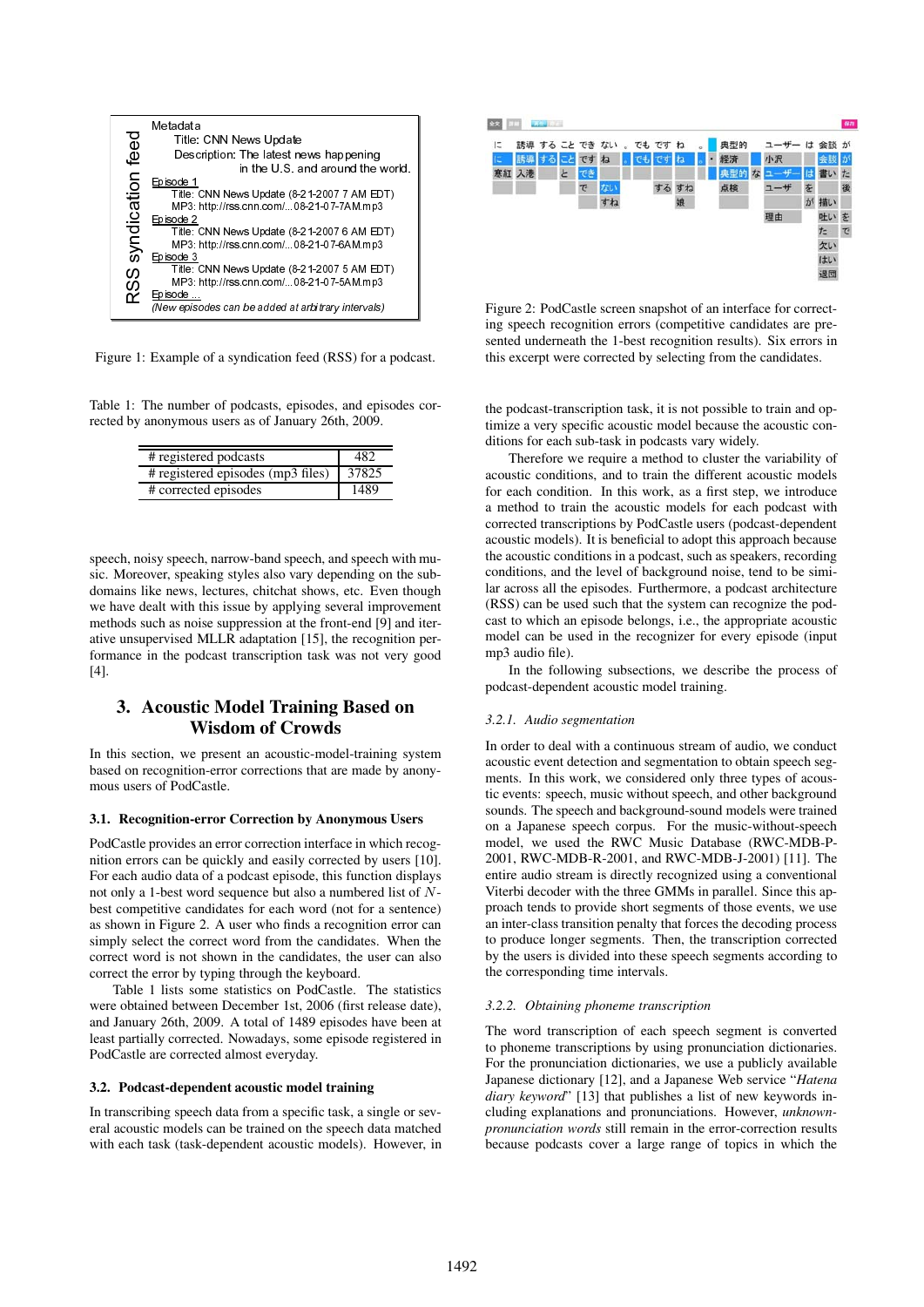

Figure 3: Viterbi alignment for obtaining phoneme transcription (the phoneme-loop sub-network for the unknown-pronunciation word "PodCastle" and the correct transcriptions for the other two words).

newest proper names and buzzwords appear. We therefore try to estimate the phoneme transcriptions (pronunciations) of these words from the actual speech data. As shown in Figure 3, we carry out the Viterbi alignment using the hybrid phonetic network that consists of phoneme-loop sub-networks for unknownpronunciation words and exact phoneme sequences for other words.

#### *3.2.3. Estimation of acoustic model parameters*

**Solution**<br> **Solution**<br> **Solution**<br> **Colution**<br> **Colution**<br> **Colution**<br> **Colution**<br> **Colution**<br> **Colution**<br> **Colution**<br> **Colution**<br> **Colution**<br> **Colution**<br> **Colution**<br> **Colution**<br> **Colution**<br> **Colution**<br> **Colution**<br> **Colut** The phoneme transcriptions obtained by the above process can be used to train the acoustic models for each podcast. The amount of speech data for training varies with each podcast and is not very large compared to that of task-dependent acoustic models. Hence, adaptation techniques such as MLLR [15] and MAP [16] are reasonable for estimating the parameters of podcast-dependent acoustic models. In this work, we apply the combination of MLLR and MAP, i.e., the MLLR transformed parameters are used as the priors for MAP estimation [17].

#### 4. Experiments

To investigate the effectiveness of our method, we conducted recognition experiments using actual podcast speech data.

#### 4.1. Podcast speech data

In this work, we used three Japanese podcasts and selected two episodes from each podcast as shown in Table 2. The test set includes three categories of podcasts: a daily news distributed by a Japanese broadcasting company (ID: A), a chitchat show by a Japanese popular singer (ID: B), and a quiz show on general knowledge hosted by a radio personality (ID: C).

For those podcasts, many of error parts were actually corrected by anonymous users through PodCastle. As the training data for each podcast, we used all the episodes which were corrected at least one part as shown in Table 3.

#### 4.2. Baseline speech recognition system

For the podcast transcription system, a multi-pass decoding strategy is adopted. Recognition is performed in three decoding passes (stages) as follows:

1. Initial hypotheses are generated using a phoneme recognizer, and the hypotheses are used for unsupervised

Table 2: Description of the test set.

| ID | Category  | Length<br>(sec.) | Read or<br>Spontaneous | Acoustic<br>Conditions |
|----|-----------|------------------|------------------------|------------------------|
|    | news      | 2282.56          | read                   | music                  |
| B  | chitchat  | 2845.26          | spontaneous            | clean                  |
| C  | quiz show | 846.76           | spontaneous            | clean                  |

Table 3: Description of the training set.

| II) | # Episodes | Length (hours) |
|-----|------------|----------------|
|     |            | 18.61          |
| B   | 56         | 20.56          |
|     |            | 7.09           |

MLLR adaptation [15].

- 2. Word decoding is carried out using the adapted acoustic model. First, a word graph is generated using a lexical tree beam search with a 2-gram back-off language model. Then, the word graph is rescored using a 3-gram language model and the word hypotheses are used for the MLLR adaptation.
- 3. The above mentioned word decoding is conducted again using the adapted acoustic model, and the word graph is reconstructed. Finally, the consensus decoding [14] that directly minimizes the word error rate is conducted, and a confusion network is generated.

As a baseline acoustic model, a tied-state triphone HMM was trained with 600 h of presentation speeches from the Corpus of Spontaneous Japanese (CSJ) [18]. This triphone HMM was also used as the initial model for MLLR-MAP method in podcastdependent acoustic training. For the language model, we used a large-scale N-gram model that includes as many words to be recognized as possible for podcast-transcription task [4]. A 3 gram language model was trained on the three kinds of text corpora/resources (newspapers, the CSJ, and web news) and contained 207,015 words.

#### 4.3. Results

Table 4 summarizes the word error rates for each podcast. In this table, "w/o corrections" indicates that podcast-dependent acoustic model training was performed without error corrections, namely, fully unsupervised training with speech recognition results was performed, and "with corrections" indicates that podcast-dependent acoustic model training with error correction. All the experiments were carried out by using the recognition system described in Section 4.2 — i.e., the differences among the experiments are in the acoustic models used at Stage 1 of the three decoding passes.

The baseline results show that the recognition performance was not very high, regardless of applying the unsupervised MLLR adaptation in the recognition system. From the result of "w/o corrections", the word error rate was reduced for all the podcasts. This suggests that the availability of sufficient training data for each podcast is important in acoustic model training even though the phoneme transcriptions are not perfect. With the error corrections by the users, the recognition performance